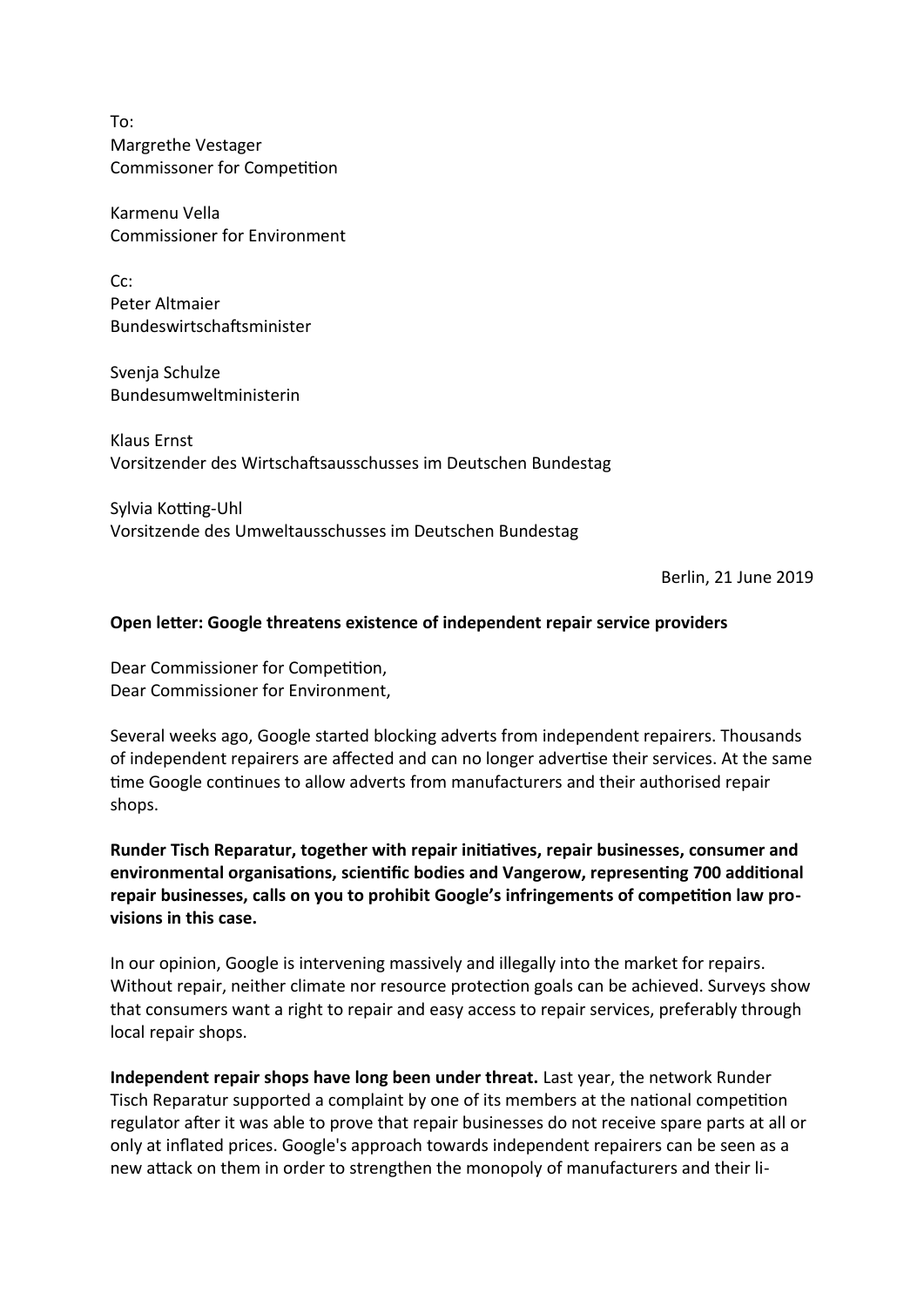censed repairers. If Google only allows adverts from manufacturers and their partner companies, or from those who regain access to Google's ads via personal contacts, the help of big advertising agencies and significant persistence, then fair competition for independent repairers will be massively hindered. This can neither be in the interest of consumers, nor the environment. And it is, in our opinion, another clear violation of competition law.

**Google's behaviour is hardly new. Only recently the company was heavily fined by the Commission**, to the tune of 1.49 billion Euros, for abusing its overwhelming advertising advantage to cement its own position as a dominant advertising platform. The Commission has found that a dominant position is not prohibited under EU antitrust rules but that such a position brings with it a special responsibility. We agree with you that Google should not abuse its strong market position by restricting competition in the market it dominates, or in any other markets. Google is also obliged to pay damages to persons and companies affected by its anti-competitive behaviour.

**Google's dominant position in the placement of online adverts for repair service providers is now excluding independent repairers as advertisers and having serious negative impact on these companies.** 

Yours sincerely,

Runder Tisch Reparatur

supported by:

Association Halte à l'Obsolescence Programmée Blitzblume BUND Bundesverband für Umweltberatung Deutsche Gesellschaft für Warenkunde und Technologie Germanwatch ifixit Mac&Egg Macaufrüsten Netzwerk Reparatur-Initiativen/anstiftung Öko-Institut Ökopol Restart Project ReUse e.V. RREUSE Sustainum Vangerow